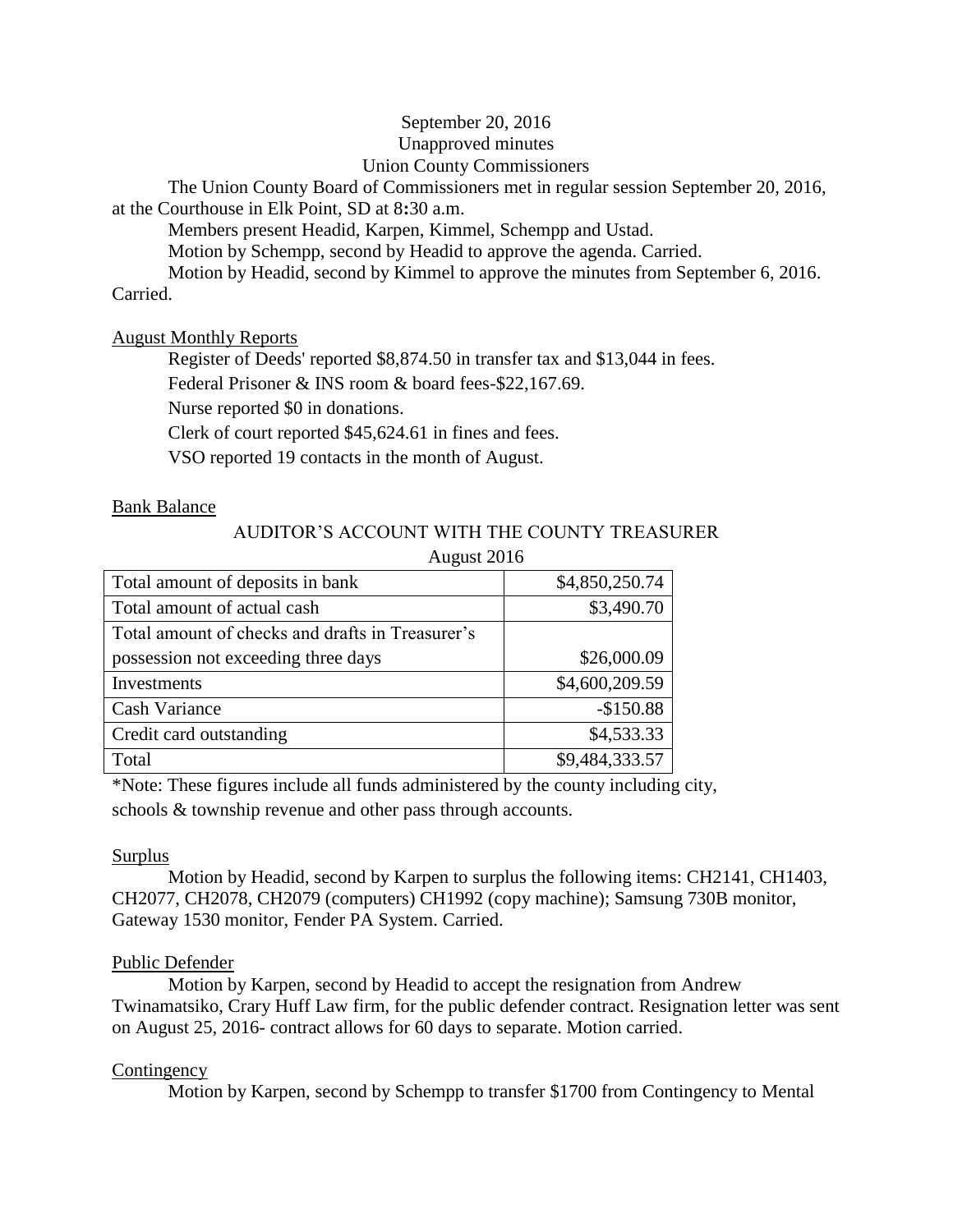#### Illness board. Carried.

#### Personnel

Motion by Headid, second by Kimmel to approve the hiring of Marilyn Trefz as legal assistant/Welfare Director, effective September 13, 2016 @ \$15.26 with a 50 cent raise after 6 months. Carried.

Motion by Karpen, second by Schempp to approve the termination of Joshua Bridenstine effective September 1, 2016. Carried.

#### 2017 Budget

Discussion took place regarding the employee's salary range. Suggestions to increase range 1-3 adding 50 cents for start, 35 cents for midpoint, and 20 cents for top; Range 4 adding \$4.81 for start, \$3.36 for midpoint and \$1.92 for top. Discussion will continue.

#### Department Heads

Nurse McInerney, Public Building Supt. Sexton, EM Director Minihan met with the board to present monthly reports.

#### Recess

Chairman declared a recess at 9:27- 9:32.

#### Highway

Union County residents, C Keiser, D. Johnson, D. Keiser, J. Keiser and K. Solberg met with the board to discuss the closing of the bridge on CR #25. Dan Johnson, Johnson Engineering also present for discussion. Concerns were discussed regarding alternative routes to be used for emergency situations due to the bridge closure.

#### Executive Session

Motion by Karpen, second by Headid to enter executive session at 10:07 to discuss legal matters. Chairman declared the board out of executive session at 10:36.

#### Resolution #UCC2016-006

Motion by Karpen, second by Headid to approve the following resolution. Motion carried.

## **UNION COUNTY RESOLUTION # UCC-2016-006 NORTHSHORE DRIVE TRANSFER AGREEMENT**

This Northshore Drive Transfer Agreement (hereinafter "Transfer Agreement" or "Agreement") is made and entered into this  $20^{th}$  day of September, 2016, by and between Union County, South Dakota, a county organized under SDCL Title 7 (hereinafter "Union County" or "County"), and the City of North Sioux City, a South Dakota municipal corporation incorporated under SDCL Title 9 (hereinafter "North Sioux City" or "City").

### **RECITALS**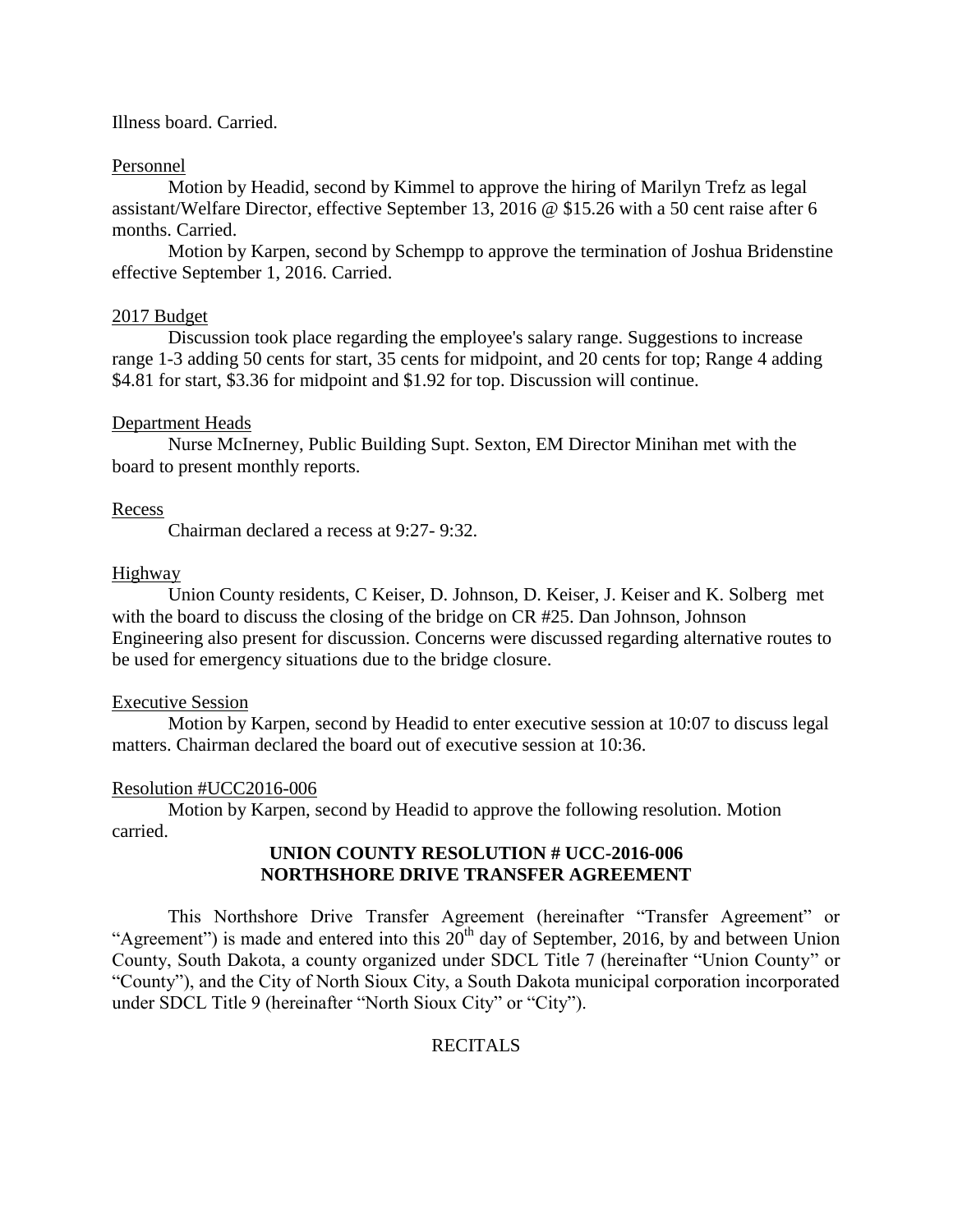WHEREAS, both North Sioux City and Union County agree to transfer the ownership and maintenance responsibilities as they pertain to Northshore Drive as further identified in paragraph 6 below, pursuant to terms stated within this Transfer Agreement; and

WHEREAS, both North Sioux City and Union County desire to coordinate efforts to ensure a smooth transition of the public use and maintenance of Northshore Drive located in North Sioux City; and

WHEREAS, both North Sioux City and Union County agree that this Agreement sets out fully the terms to best accomplish the transfer of the public use and maintenance of Northshore Drive in a manner that is in the best interests of both parties and the public;

THEREFORE, North Sioux City and Union County, for and in consideration of the payments and obligations set forth herein the sufficiency of which is hereby acknowledged, do HEREBY CONTRACT, AGREE, AND AFFIRM the following:

- A. County hereby agrees to transfer that portion of Northshore Drive located in the City limits of North Sioux City to the City for public use and maintenance, subject to the following terms:
- 1. Union County agrees to remit a total of Five Hundred and Fifty Thousand Dollars (\$550,000.00) pursuant to an agreed upon payment schedule to the City on the condition the City will assume the ongoing maintenance for Northshore Drive.
- 2. North Sioux City agrees to accept a total of Five Hundred and Fifty Thousand Dollars (\$550,000.00) pursuant to an agreed upon payment schedule as consideration for assuming the ongoing maintenance of Northshore Drive.
- 3. Union County agrees remit to City Two Hundred Thousand Dollars (\$200,000.00) within thirty days of both parties signing this agreement. Union County further agrees to remit Fifty Thousand Dollars (\$50,000.00) a year for seven consecutive years until the total of Five Hundred and Fifty Thousand Dollars (\$550,000.00) has been remitted to North Sioux City, in accordance with the following payment schedule:

| October, 2017 | \$50,000.00 |
|---------------|-------------|
| October, 2018 | \$50,000.00 |
| October, 2019 | \$50,000.00 |
| October, 2020 | \$50,000.00 |
| October, 2021 | \$50,000.00 |
| October, 2022 | \$50,000.00 |
| October, 2023 | \$50,000.00 |
|               |             |

- 4. North Sioux City agrees to accept the following payment schedule of Two Hundred Thousand Dollars (\$200,000.00) within thirty days of both parties signing this agreement. City further agrees to accept a schedule of payments of Fifty Thousand Dollars (\$50,000.00) a year for seven consecutive years or until the total of Five Hundred and Fifty Thousand Dollars (\$550,000.00) has been remitted to North Sioux City. North Sioux City shall not accept ownership of Northshore Drive until full payment of \$550,000.00 has been made to City by County.
- 5. North Sioux City shall further agree to temporarily accept Northshore Drive for public use and maintenance on the day that Union County remits its first installment of Two Hundred Thousand Dollars (\$200,000.00).
- a. On the day that Union County remits a Two Hundred Thousand Dollar (\$200,000.00) payment to North Sioux City the County shall remove Northshore Drive, as indicated in this agreement, off of the County highway map.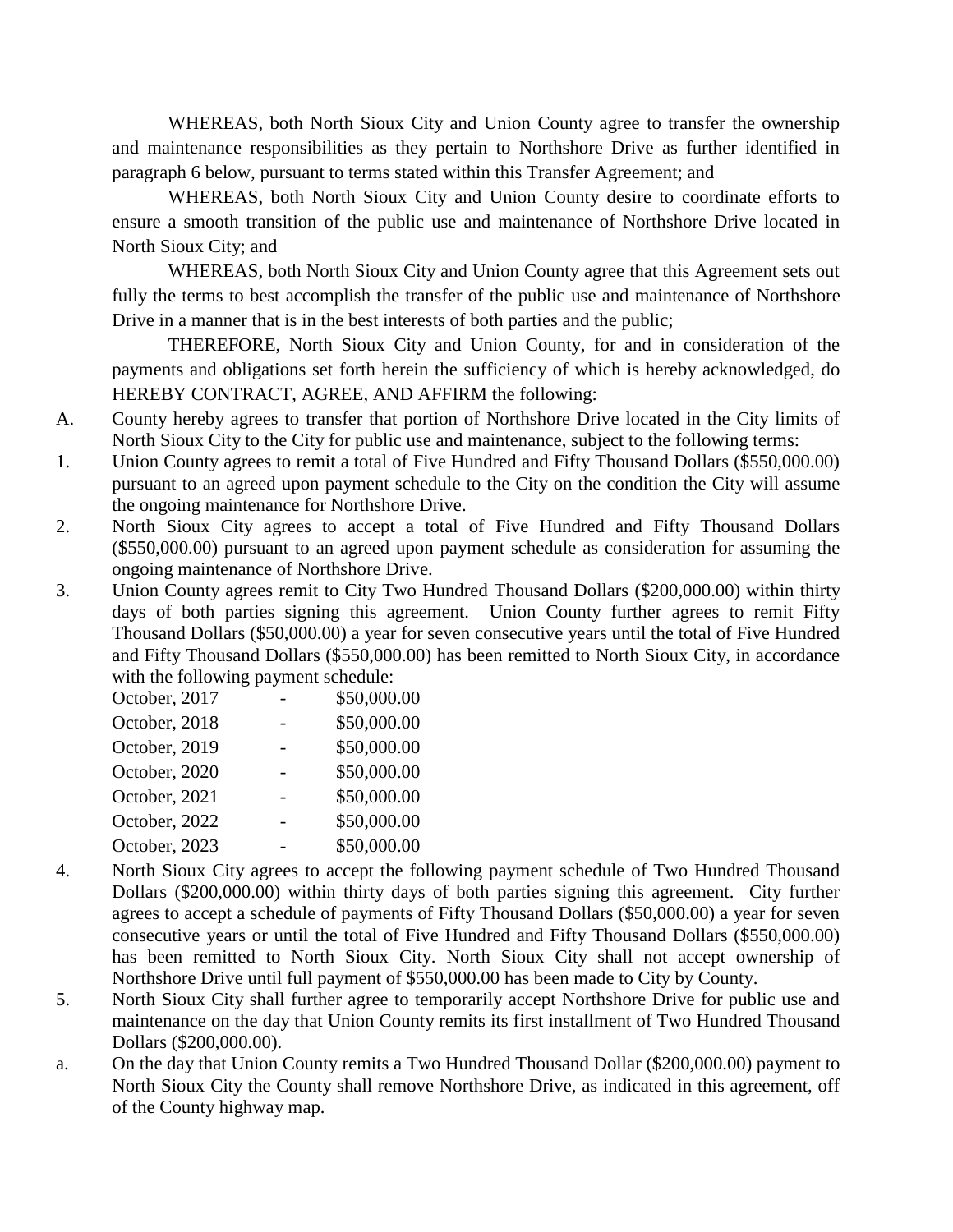- b. After the County remits the final payment and pays the full \$550,000.00, North Sioux City shall accept ownership of Northshore Drive.
- c. Should County, for any reason, fail to make any payment to City identified herein and within seven consecutive years, maintenance obligations and responsibilities shall revert back to the County immediately.
- 6. Northshore Drive shall become the responsibility of North Sioux City from the east where the State of South Dakota's responsibility for the Exit 4 interchange ends to the west approximately 4,955 feet, to the middle of the intersection of Northshore Drive and Westshore Drive.
- a. See Attached map demonstrating that portion of Northshore Drive which is being transferred by and through this Agreement.
- 7. This Agreement expressly includes the right-of-way to Northshore Drive and any all related property, responsibilities, and obligations which were previously considered to be the responsibilities and obligations of Union County. This shall include but not be limited to the regulation of speed, weight limits, and use of the right of way for public utilities.
- B. The parties further agree that Northshore Drive, now, and for the next seven years, will continue to support the normal flow of traffic and public use through North Sioux City, as this agreement's purpose is to benefit the best interests of both Union County and North Sioux City.
- C. This Agreement and the Attachments hereto constitute the entire agreement between the contracting parties concerning the subject matter hereof. All prior agreements, discussions, representations, warranties and covenants are merged herein. There are no warranties, representations, covenants or agreements, expressed or implied, between the parties except those expressly set forth in this agreement. Any amendments or modifications of this agreement shall be in writing and executed by the contracting parties.
- D. Pursuant to SDCL 7-21-16.1 a resolution will be adopted by the County approving this Agreement. The effective date of this Agreement will then be twenty (20) days after publication of said resolution if said resolution is not referred to a public vote. Also pursuant to SDCL 7-21- 16.1 and 9-21-18.1 by signing this Agreement, it is affirmed that more than sixty percent of the members of the governing body of the City and the County, respectively, have approved the adoption of this Agreement.

### Recess

Chairman declared a recess at 10:38- 10:42.

### **Highway**

Highway Supt. Limoges met with the board on various matters.

Motion by Karpen, second by Headid to approve the application from Mike Schmitz for a ditch cleaning permit on CR #1B. Carried.

#### **States Attorney**

SA Miller met with the board to discuss various matters. Miller introduced Marilyn Trefz, legal assistant/Welfare director.

## County Burial

Motion by Schempp, second by Headid to approve the county burial assistance application #UCI 2016-9-20. Carried.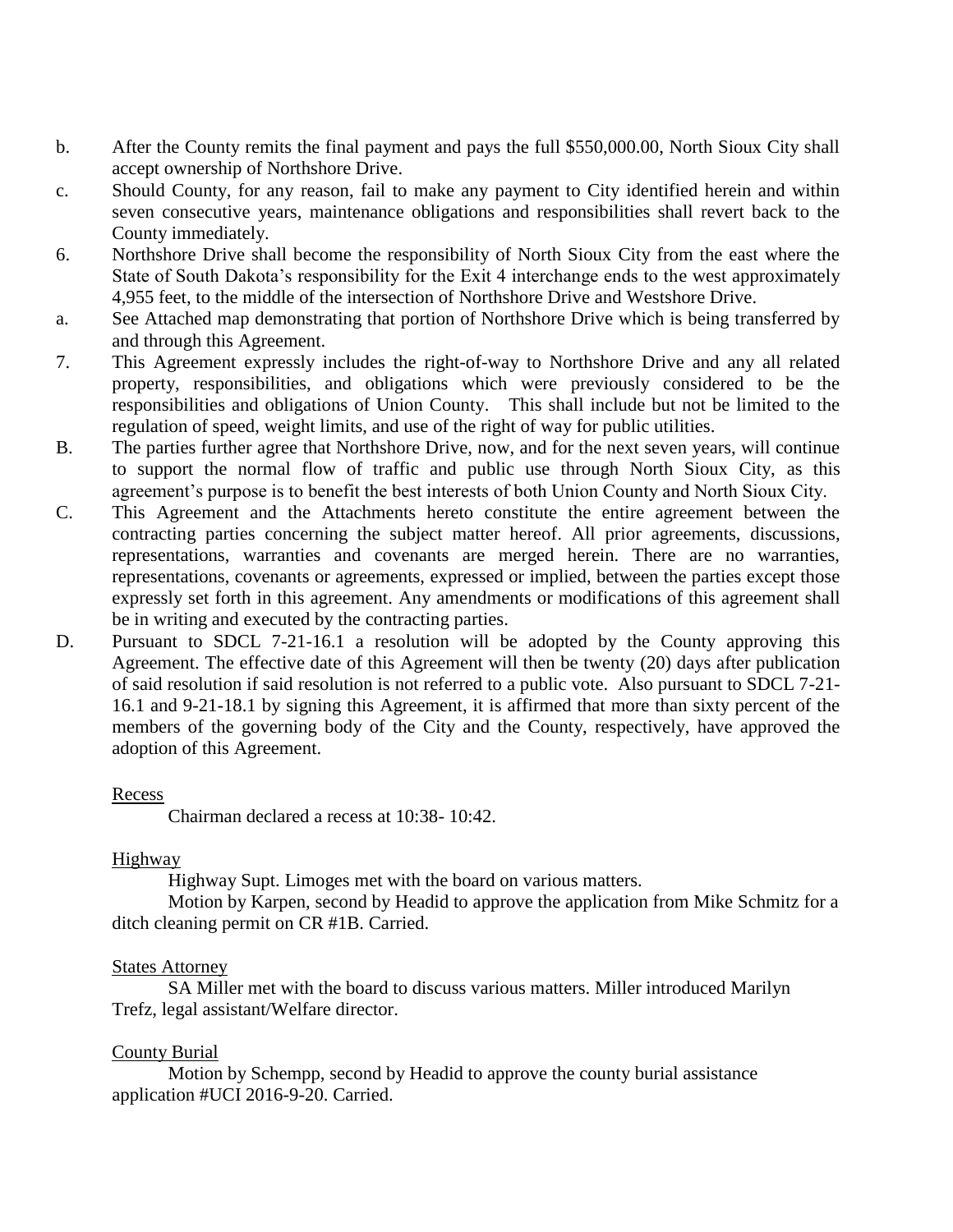#### 2017 Budget

Following discussion, motion by Karpen, second by Kimmel to increase ranges 1-3 adding 50 cents for start, 35 cents for midpoint, and 20 cents for top; Range 4 adding \$4.81 for start, \$3.36 for midpoint and \$1.92 for top. Motion carried.

#### Claims

Motion by Karpen, second by Headid to approve the following claims. Carried. The following claims have been audited, approved and warrants drawn on the same: Bi-weekly payroll for 09-16-2016: Auditor \$293.37; Treasurer \$97.79; State's Attorney \$225.00; Public Building \$791.34; Register of Deeds \$735.50; Sheriff \$38,256.25; Nurse \$205.32; WIC \$346.92; Weed \$1,567.11; Highway \$17,924.18; EMA \$859.31; OASI \$4,689.61. 2016 Deductible; \$2,750.00; Accurate Reporting (Transcript) \$112.50; Alcohol Monitoring Systems (Supp) \$120.90; Alliance Communication (Util) \$188.75; Beresford Municipal Telephone (Util) \$270.40; Best Western of Huron (Lodging) \$208.00; Bob Barker (Supp) \$548.33; Butler Machinery (Supp) \$821.18; C & B Operations (Repair) \$388.78; Campbell Supply (Repair) \$26.68; Caterpillar Financial Svc (Pymt) \$2,678.64; Cedar Shore (Lodging) \$569.70; Century Link (Util) \$386.70; Certified Languages Int'l (Interpreter) \$100.65; Certified Testing Svcs (Cement Testing) \$13,028.00; Chesterman (Water) \$162.00; Children's Inn (Allot) \$1,025.00; City of Alcester (Util) \$59.18; City of Elk Point (Filing Fees/Util) \$5,709.08; Class C Solutions Group (Supp) \$172.48; Community Health Clinic (Care) \$431.60; Consolidated Communication (Util) \$245.40; Crary Huff Law Firm (Pub Def) \$2,477.40; Crop Production Svcs (Supp) \$3,735.75; Dakota Dunes NSC Times (Legals/Ads) \$565.89; Dakota Psychological Svcs (Eval) \$3,691.00; Ferdig's Body Shop (Repair) \$1,818.15; Frantzen Reporting (Transcripts) \$312.80; Frieberg, Nelson, & Ask (Pub Def) \$2,477.40; Frontier Consultants (Svc) \$5,535.00; GCR Tire Ctr (Supp) \$540.00; Hawarden Independent (Ad) \$50.00; Inland Truck Parts (Repair) \$2,046.24; Interstate Battery Sys (Repair) \$100.95; Janet Lingle (Per Diem) \$201.00; JCL (Supp) \$201.00 Jeff's Lawn Care (Repair) \$377.63; Jeffrey T Myers (Pub Def) \$2,477.40; Jet Service Ctr (Maint) \$57.92; Jim Hawk (Repair/Supp) \$781.11; Juror Fees \$536.08; Katie Johnson PLLC (Pub Def) \$2,477.40; Kinetic Leasing (Pymt) \$4,224.90; Kreiser's (Supp) \$40.39; Language Line Svcs (Interpreter) \$21.45; Lauren Hollenbeck (Per Diem) \$74.40; Leader Courier (Legals/Ads) \$484.28; Lewis & Clark BHS (Care) \$480.00; Lewis Drug (Drugs) \$265.88; Lincoln Co (Reimb MI) \$45.94; Lyle Signs (Supp) \$30.03; Maintenance Engineering (Supp) \$577.26; Masaba (Repair) \$250.74; Matheson (Supp) \$115.18; Matthew Bender & Co (Supp) \$67.24; McLeods (Supp) \$108.23; Michael McGill (MI Board) \$1,086.20; Microfilm Imaging Sys (Supp) \$549.53; Mid-American Research Chemical (Supp) \$126.85; MidAmerican Energy (Util) \$115.56; Midwest Ready Mix (Block) \$2,850.00; Myron Hertel (Per Diem) \$42.00; Networkfleet (Maint) \$102.00; Noll Collection (Collections) \$306.90; Office Systems (Maint) \$274.97; Ollies Drive Inn (Jail Meals) \$11,475.65; Olson's Ace Hardware (Supp) \$26.98; One Office Solution (Supp) \$349.10; Pedersen Machine (Repair) \$9.58; Peterson, Stuart, Rumpca & Rasmussen (Pub Def) \$2,477.40; Pharm Chem (Supp) \$693.20; Pheasantland Industries (Name Plates) \$65.00; Pitney Bowes (Rental) \$365.76; Powerplan (Supp) \$64.10; Pyle Automotive (Maint) \$73.06; Quill (Supp) \$684.97; Rupp Sign (Supp) \$50.00; Safe Options Svcs (Allot) \$1,025.00; Sam's Club (Supp) \$264.47; SD Dept Transportation (Pro-Rata Share)